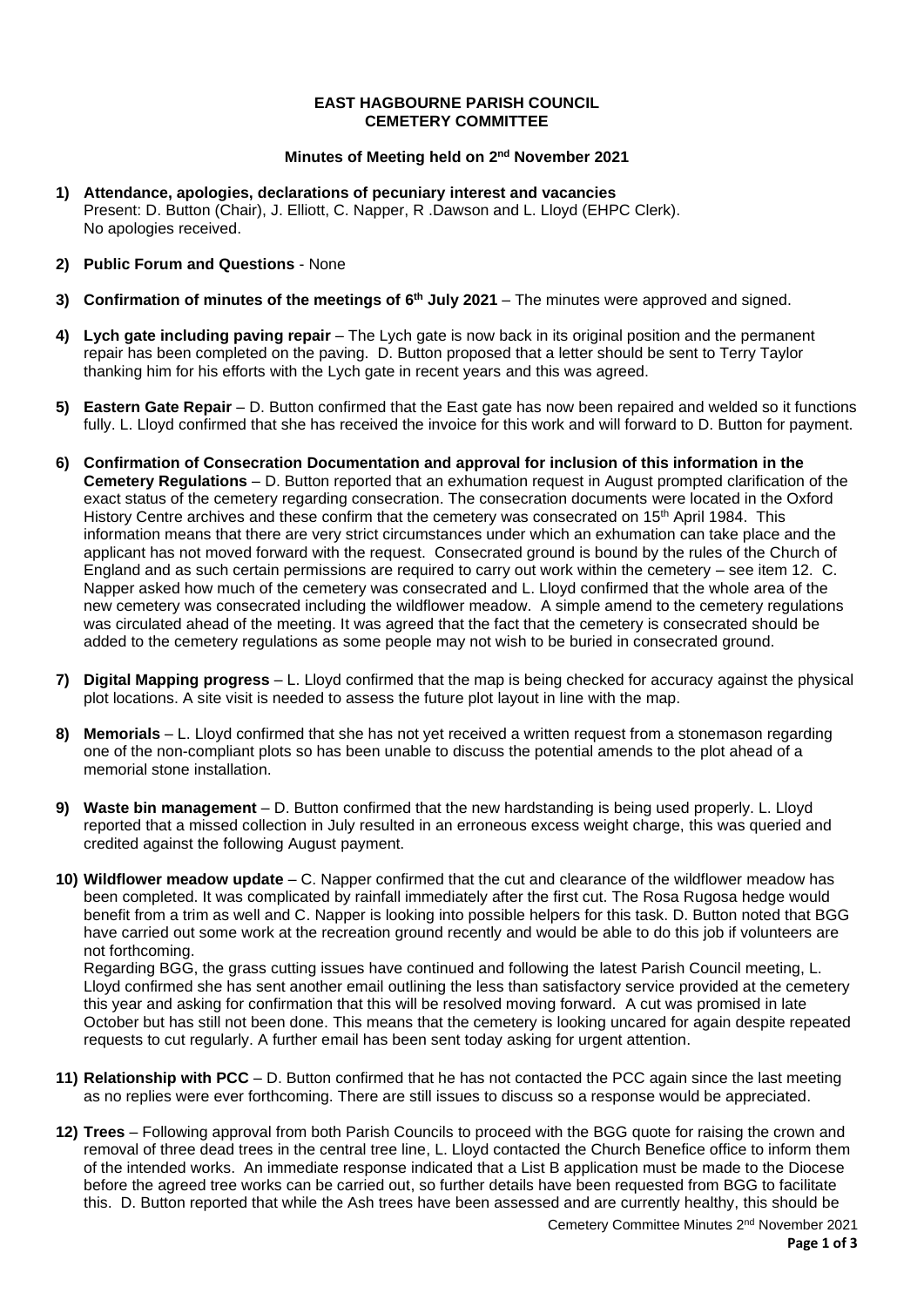caried out annually. The committee also need to consider a replacement plan for the large Ash that was removed by the East gate.

## **13) Finance report** -

# **a) Payments Since last meeting**

|                              |                                     | Cheque    |           |         |           |            |
|------------------------------|-------------------------------------|-----------|-----------|---------|-----------|------------|
| Payee                        | Item                                | No.       | Net       | VAT     | Total     | Date       |
|                              |                                     | Online    |           |         |           |            |
| <b>BGG</b>                   | Cemetery grass cutting 16/06/2021   | Payment   | £60.00    | £12.00  | £72.00    | 09/07/2021 |
|                              | Digital Cemetery Map and            | Online    |           |         |           |            |
| Pear Technology              | Heritedge Setup                     | Payment   | £650.00   | £130.00 | £780.00   | 19/07/2021 |
|                              | Terry Taylor - June Invoice for     | Online    |           |         |           |            |
| <b>Terry Taylor</b>          | cemetery works                      | Payment   | £656.00   | £0.00   | £656.00   | 19/07/2021 |
| Grundon Waste                |                                     |           |           |         |           |            |
| Management                   | Cemetery Bins - June                | <b>DD</b> | £26.67    | £5.33   | £32.00    | 20/07/2021 |
|                              | Cemetery contribution to Clerk's    | Online    |           |         |           |            |
| L. Lloyd                     | Salary - July                       | Payment   | £52.85    | £0.00   | £52.85    | 28/07/2021 |
|                              | Annual Fee for the Epitaph          | Online    |           |         |           |            |
| <b>EDGE IT</b>               | Cemetery Database                   | Payment   | £212.00   | £42.40  | £254.40   | 18/08/2021 |
|                              |                                     | Online    |           |         |           |            |
| <b>BGG</b>                   | Cemetery grass cutting 23/07        | Payment   | £60.00    | £12.00  | £72.00    | 18/08/2021 |
| Grundon Waste                |                                     |           |           |         |           |            |
| Management                   | Cemetery Bins - July                | <b>DD</b> | £66.91    | £13.38  | £80.29    | 20/08/2021 |
|                              | Cemetery contribution to Clerk's    | Online    |           |         |           |            |
| L.Lloyd                      | Salary - August                     | Payment   | £52.85    | £0.00   | £52.85    | 27/08/2021 |
|                              |                                     | Online    |           |         |           |            |
| Oxford History Centre        | <b>Consecration Records search</b>  | Payment   | £20.00    | £0.00   | £20.00    | 01/09/2021 |
|                              | <b>Consecration Records - copy</b>  | Online    |           |         |           |            |
| <b>Oxford History Centre</b> | charge                              | Payment   | £10.20    | £0.00   | £10.20    | 01/09/2021 |
|                              | Cemetery Bins - August (NB this     |           |           |         |           |            |
| Grundon Waste                | had a credit applied for overcharge |           |           |         |           |            |
| Management                   | on July invoice)                    | <b>DD</b> | £4.46     | £0.89   | £5.35     | 20/09/2021 |
|                              | Cemetery contribution to Clerk's    | Online    |           |         |           |            |
| L.Lloyd                      | Salary - September                  | Payment   | £52.85    | £0.00   | £52.85    | 28/09/2021 |
|                              |                                     | Online    |           |         |           |            |
| <b>BGG</b>                   | Cemetery grass cutting 25/09        | Payment   | £60.00    | £12.00  | £72.00    | 15/10/2021 |
| <b>Grundon Waste</b>         |                                     | Online    |           |         |           |            |
| Management                   | Cemetery Bins - September           | Payment   | £62.47    | £12.49  | £74.96    | 22/10/2021 |
|                              | Cemetery contribution to Clerk's    | Online    |           |         |           |            |
| L.Lloyd                      | Salary -October                     | Payment   | £52.85    | £0.00   | £52.85    | 28/10/2021 |
|                              |                                     | Total     | £2,100.11 | £240.49 | £2,340.60 |            |

## **b) Receipts since last meeting**

| Item                                                              | Amount  | Date       |
|-------------------------------------------------------------------|---------|------------|
| R Barker Funeral Services - Edmondson EROB and<br>interment CM075 | £176.00 | 22/07/2021 |
| MJ Didcock - Allin 2nd interment CM074                            | £86.00  | 26/07/2021 |
| Reeves Memorials - Bishop F156 2nd inscription                    | £52.00  | 25/08/2021 |
| L. Benton - R Phipps EROB and ashes interment<br>CM076            | £176.00 | 28/09/2021 |
| MJ Didcock - Napper burial C088                                   | £220.00 | 01/10/2021 |
| Reeves Memorials - Edmondson memorial<br>CM075                    | £87.50  | 13/10/2021 |